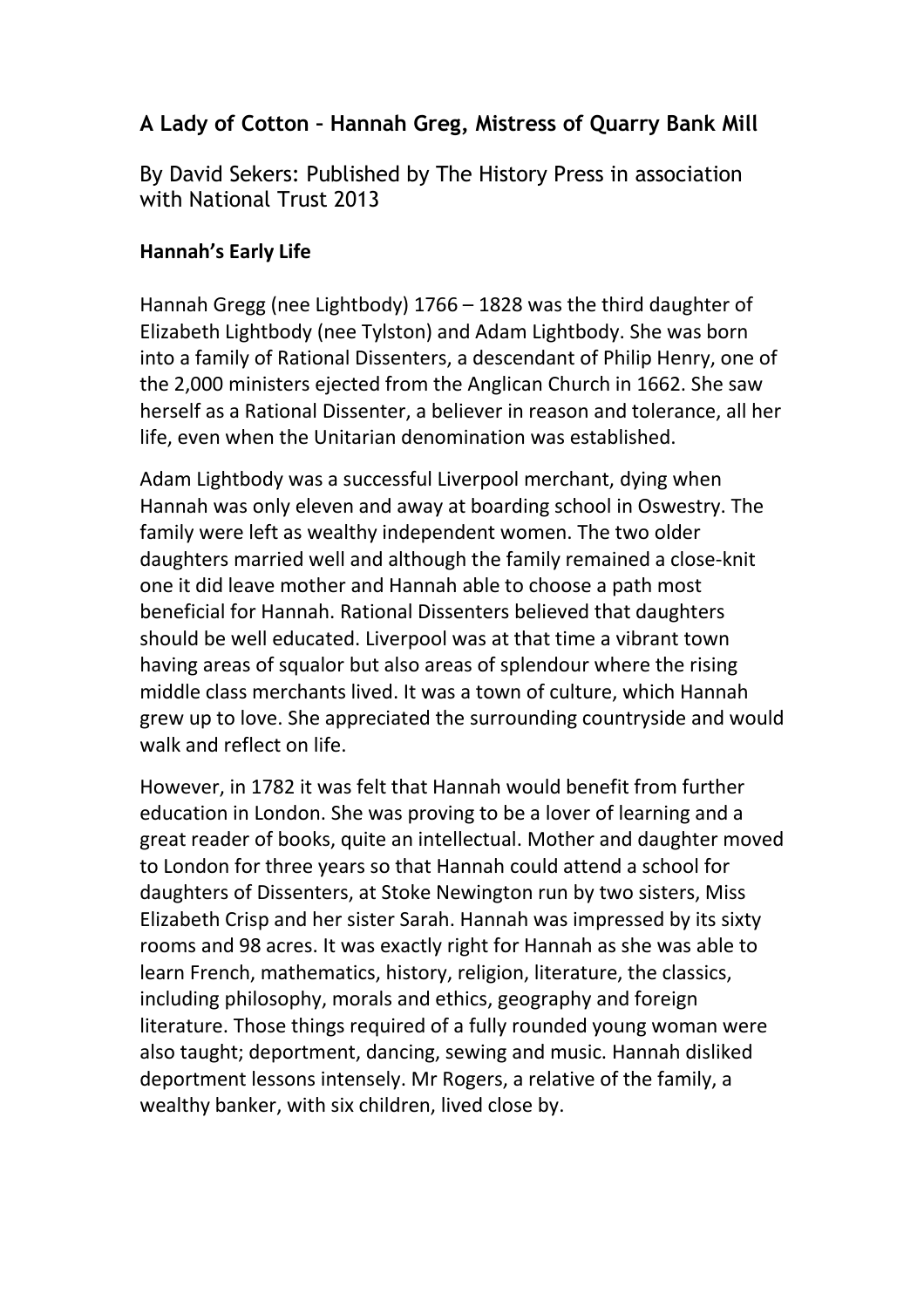Hannah was a star pupil. But she also benefited from the company she was able to keep outside school life. Thomas Rogers lived next door to Dr Price, the leading light of the Rational Dissenters, allowing Hannah to mix with the writers and intellectuals, many who worshipped at Newington Green. Mary Wollstonecraft was also part of this circle and from her Hannah learned the value and potential of a woman's mind.

Returning to Liverpool Hannah was a well rounded, confident young woman of twenty with a strong sense of social injustice, ready to embark on the next phase of her life.

#### Hannah, an independent young woman

Mother and daughter returned to a climate of optimism as the port and merchants of Liverpool thrived. Although Dissenters were marginalised, in the oligarchy of a Tory, Anglican civic power, they were cultured and charitable. Mother and daughter were respected within the Dissenting community, drawing from a network of successful merchants and manufacturers. They were educated and tolerant, interested in science and reason. Gender was no barrier for Harriet and she immersed herself in the social and political issues supported by the Dissenters, making notes and keeping a diary, which give insights into the circles in which she moved. Naturally she was concerned about the role of women, insisting on independent thought. She had long walks and talks with friends, one in particular that remained close throughout her life, Hannah Rathbone of Toxteth Park.

Being a close knit family Hannah often looked after her sisters' children. The social calendar was very full, travelling to visit sisters and friends, races, assizes, assemblies, theatre, concerts and art exhibitions. Being an unmarried heiress marriage was the natural next step. In order to entertain more widely they moved to a larger house in Bold Street. Not having a father Hannah turned to Dr Currie, Thomas Percival, with William Rathbone acting as a guide and mentor. Hannah also joined a literary and domestic discussion group called the Octonian Society. She was never to lose her enquiring mind, expressing it through her later work with her own children and those at Quarry Bank Mill.

Hannah believed that women, when married, should have a well furnished mind, being able to be a companion to her husband and mentor to her children, whilst also keeping a well ordered home. This was soon to be put to the test.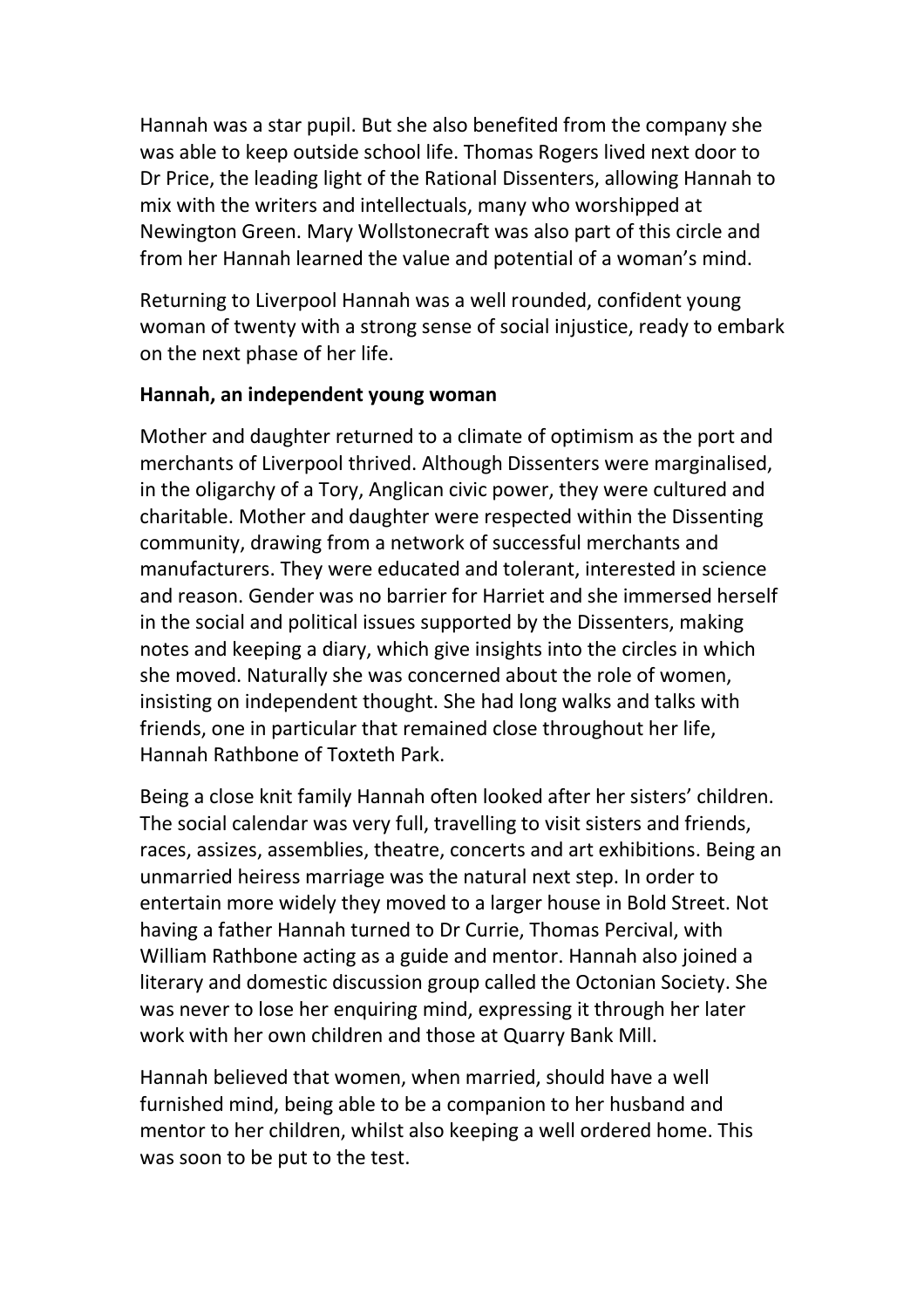### Meeting and marrying Samuel Greg

Hannah was swept off her feet in 1788, by Samuel Greg, marrying him in November of the following year. Samuel had inherited his uncle's textile business in Manchester, when he was only 22. Although he was reliable and trustworthy it must have been difficult later for Hannah to reconcile that he had also inherited two slave plantations.

Early married life was a challenge to Hannah. Moving from a house in a pleasant street in Liverpool, to a bachelor's town house in the middle of Manchester, where the street outside the front door was muddy and squalid, left Hannah homesick for Liverpool. Manchester was a growing mill town, lacking in culture at that time. Hannah was pregnant by 1990 and felt unprepared for the practicalities of married life.

Samuel was absorbed in business and the close companionship that Hannah had envisaged wasn't there. However, Samuel had purchased a site on which to develop a mill, with access to water power, outside Manchester near a small village called Styal; Quarry Bank Mill, with a cottage close-by, a place that Hannah could look forward to using as a holiday retreat, spending more time until eventually that became the family home and a place where she could flourish as could her growing family.

Her friend, Hannah Rathbone, had advised her to put her energies into building a family home at Quarry Bank with William Rathbone suggesting that she became a female preacher, which she was very unsure of, and also take on the education of the mill apprentices.

In the meantime a Dissenting family like the Gregs, who supported social and constitutional reform, were made to feel very uncomfortable in their Manchester home. The 1790s were an uncomfortable time for Rational Dissenters. In 1790 the Manchester Constitutional Reform Society was formed and Samuel was one of the first members. Hannah too spoke openly of ideas that were seen as radical and unpatriotic. When their situation became untenable Samuel and Hannah escaped to Samuel's Irish family in Ireland. It was here that Hannah's sympathy for Ireland was nurtured as can be seen in a letter she wrote:

…to be Irish has always been sufficient to make anything obnoxious to the English Government. (P104)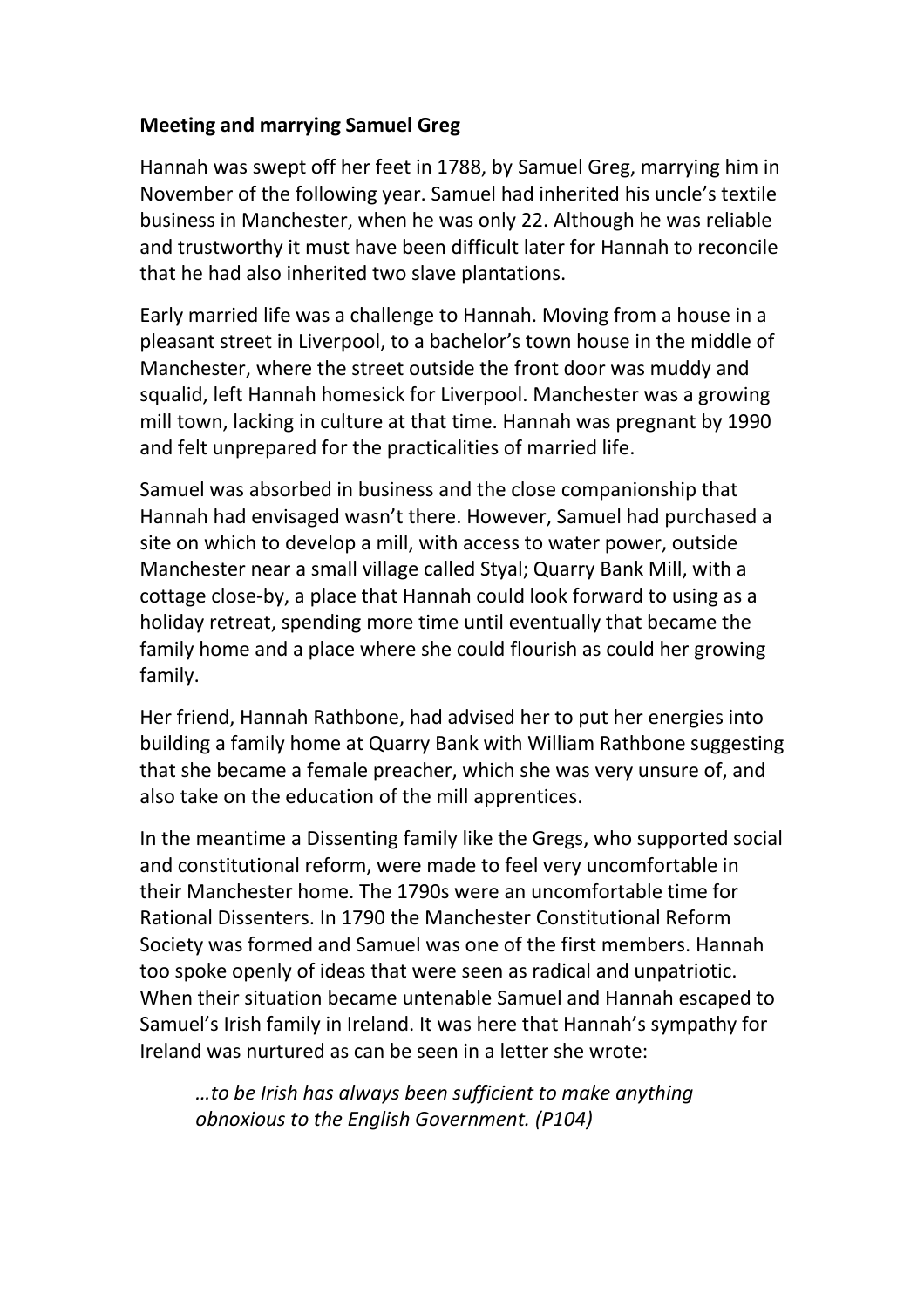## Family Life

By the time Hannah was 34 she had 10 children. As the business had grown so had Hannah's support, being able to manage the mill whilst Samuel was away on business matters. However, throughout her married life Hannah had to cope with recurring poor health, which constant child bearing and anxieties about the business, house, and political matters must have played a factor.

In 1795 Hannah's sister, Elizabeth, died leaving seven children, who were always welcome at the Greggs, although Hannah's mother picked up most of the responsibility for them.

Through all this Hannah had been working on the advice she had received from the Rathbone's earlier in her marriage. Although the children had a governess it was Hannah who supervised their education, writing material and basic text books that would be helpful. She worked with the Mill children after they had finished work and on a Sunday. As time went by her older children, particularly Bessy, helped the children to read. Hannah was involved with the wider welfare of the apprentices. Dr Holland would make regular medical visits to check on the children but he would also leave Hannah instructions of what may be needed before his next visit. In cases of illness, it was Hannah who was first informed, and she would care for a child in distress until their health returned. Their working hours were punishing, 12 – 13 hour six days a week, Sundays they had to attend church and do their lessons. The only holiday was on Christmas Day, when they would be entertained by the Gregg's. The work they had done through the year would be pinned on the walls, annual prizes awarded followed by a party. It was very important that everything was done to avoid contagious diseases spreading and keeping a close eye on their health was paramount. Samuel Gregg with forethought had bought the local farm so that the apprentices would have a nourishing diet, even though they worked gruelling hours.

Hannah had become a refined and respected woman by this time. She was not a social climber but did appreciate having thinking people around her. Spending more time at Quarry Bank Cottage prompted the Greggs to extend the house to accommodate visiting family and to give a better space to entertain. Having put her energies into making it a home for permanent living and establishing a home and garden, where children wanted to be, she then established a space where she could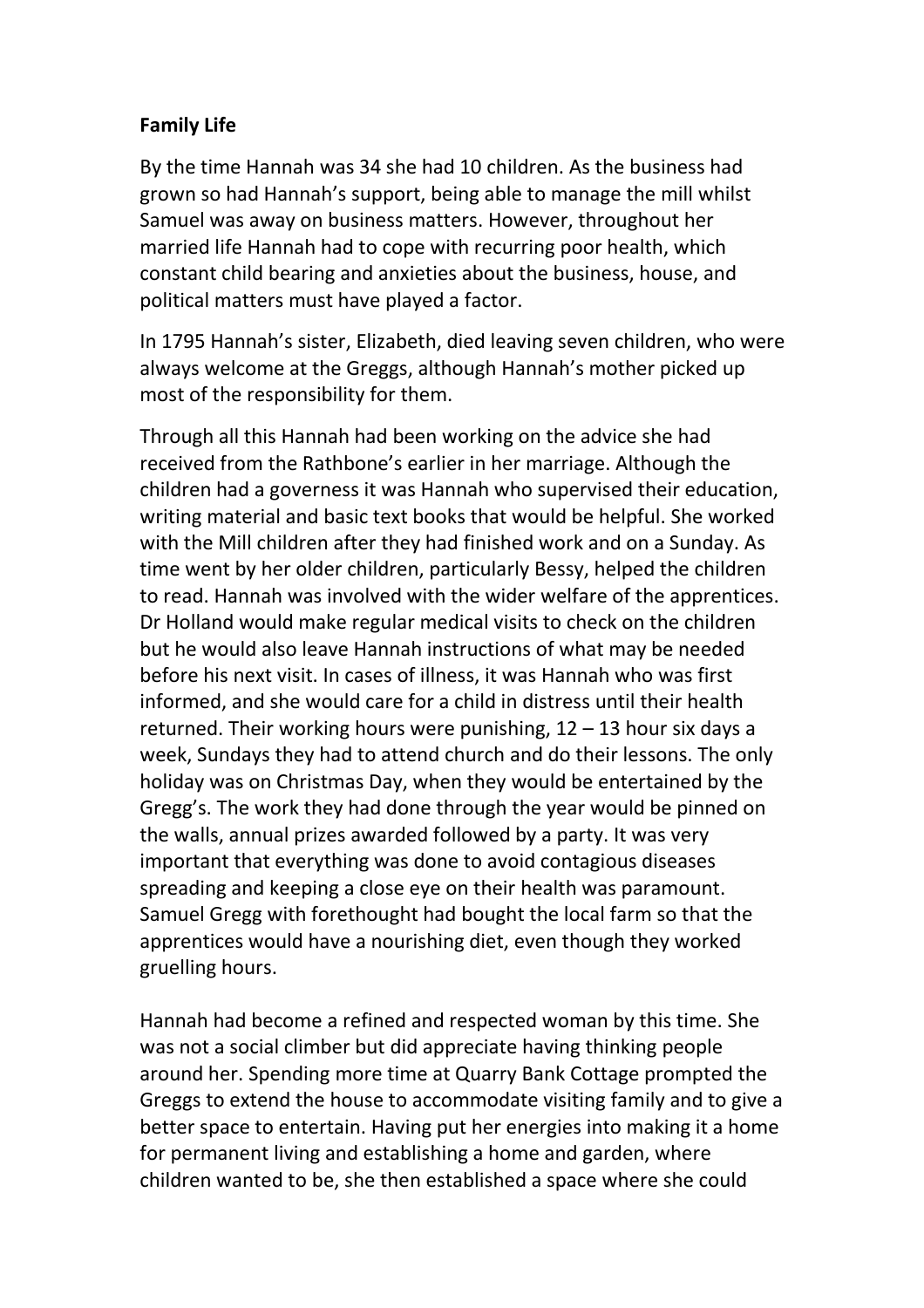entertain. This became a salon where leading minds of the day would visit, where social issues could be discussed, where new scientific thinking could be shared and where new ideas could be born.

The 1790s had been a bad time for Rational Dissenters with Enlightenment ideas being shattered in the wake of the French Revolution. 1798 – 1810 was a time of acknowledging the loss of these earlier hopes. The harvests continued to be poor with unemployment and poverty being high. Industry was changing with hand-loom weavers losing their livelihoods and families leaving the countryside for the towns. That William Rathbone became a Member of Parliament for Liverpool in 1806 came as a ray of hope in the surrounding gloom.

Hannah visited the poor and distressed in the local village of Styal, when she was at Quarry Bank, she continued to care for her own children and those at the Mill too. She was worried about the world, which her children would inherit and continued to feel that education was crucial for building a better world. It wasn't just about learning lessons but also about moral development. However, she was of her time and believed that everyone should be educated to fill their station in the world. She was a practical educator as well as book learning. Her first book demonstrates this. The Monitor was a collection of aphorisms and was used by other Dissenting teachers.

Hannah lived through a transitional time for women, or at least middle class women. She began to temper her writing, becoming more conservative. A woman's role was to be her husband's helper, 'angel in the house'. Welfare work was the work of women, and the social work they did always had a male figure head. The women may collect money for charity but a man would manage it. Nevertheless, Hannah always recognised the influential role she had to play.

As more workers were taken on, workers that came in from the countryside, looking for work, it was Hannah, who made the decisions and planned what was necessary. Styal village expanded, better housing was built, with gardens to grow fruit and vegetables for the family. 42 new houses at been built by 1822. In 1823 a school was built that not only catered for children but in the evening had talks for the workers. A village chapel was built in response to workers wanting their own Congregational and Independent Chapel. A shop was also built. Hannah and her children continued to be involved with the activities of the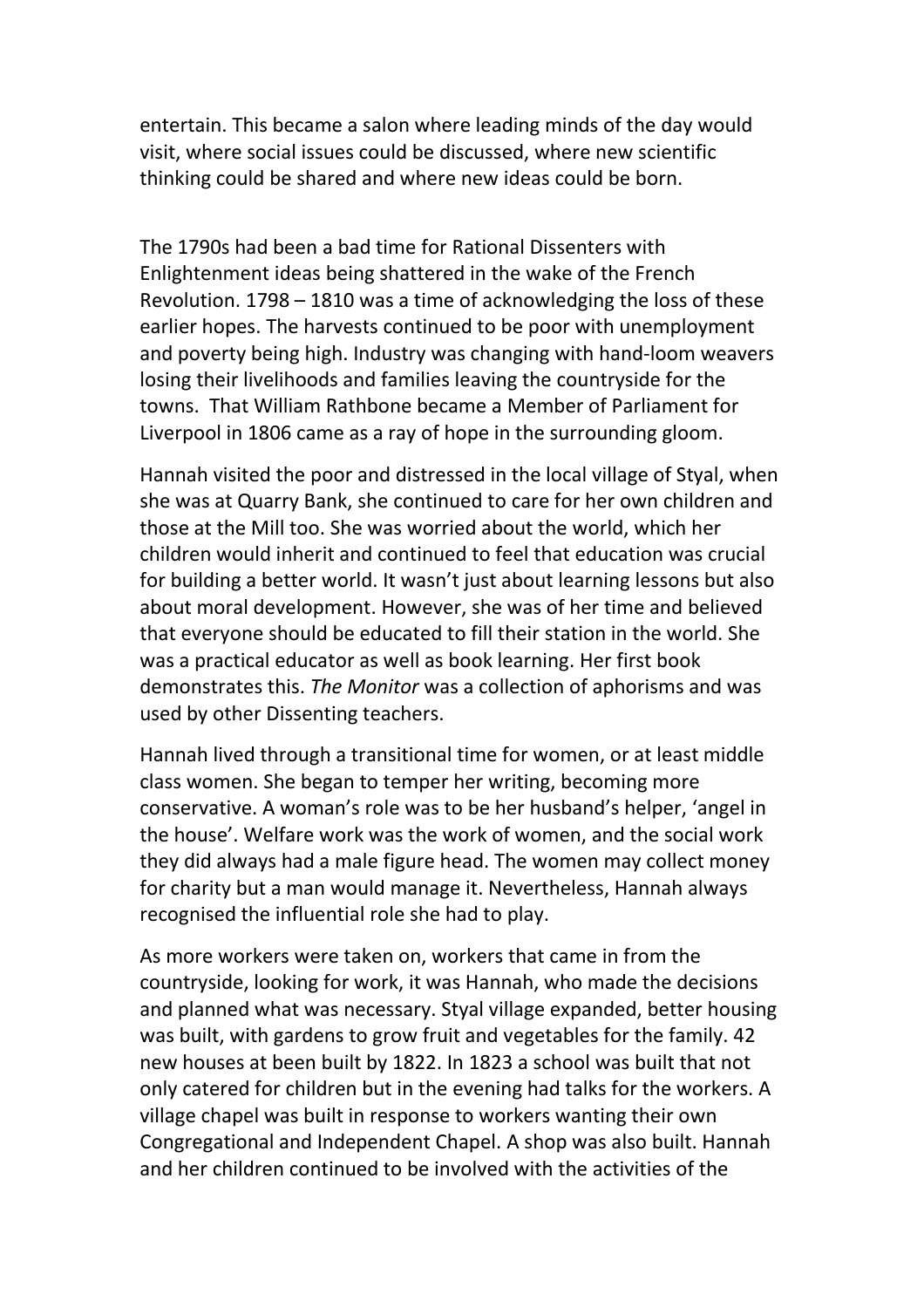village, having earlier set up a Sick Club for Women in 1817 and a Female Society in 1827. The house for the apprentices, closer to the factory, was extended. Hannah was not directly involved with this and left the running of the home to the matron and manager, although visiting for health and educational input.

In Manchester the situation had come to a head in 1819, when the militia intervened in a peaceful demonstration by mill workers and those out of work. Peterloo remains a scar on the history of Manchester's development. It was after this that the Reform movement really picked up, challenging, the Corn Laws, shorter hours for factory children, and representation. One can only imagine the vibrancy of the evenings, when the intelligentsia met together at Quarry Bank with Hannah acting as hostess. In spite of the family's reformist beliefs Robert Greg, who later took over from his father, could never bring himself to support the reduction of working hours for factory children.

## Hannah's Own Faith

It is interesting to note that even when Theophilus Lindsey founded the Unitarian Society for promoting Christian Knowledge in 1791, Hannah retained her faith, which preferred a cross section of Dissenting merchants and manufacturers, worshipping at Mosley Street Chapel. Even when Cross Street Chapel, an influential centre for Unitarians, which in 1806 began proselytising for denominational Unitarians, Mosley Street remained aloof, keeping intact the characteristics of a nondenominational Rational Dissent. The Gregg's children were christened at Mosley Street.

Hannah remained true to her faith until her death in 1828 at the age of 61. Samuel had come to rely on Hannah and soon handed over control of the Mill to his second son Robert. Thomas his eldest was lazy and something of a failure in business terms. Samuel died six years later being bereft without Hannah.

Hannah would have been proud of her children though, with Bessy, in particular, having empathy for the working class and roles for women. Bessy became a leading local reformer in Liverpool. Her other children all displayed the influence that their mother had passed on to them as they continued living up to her high ideals and strong moral principles.